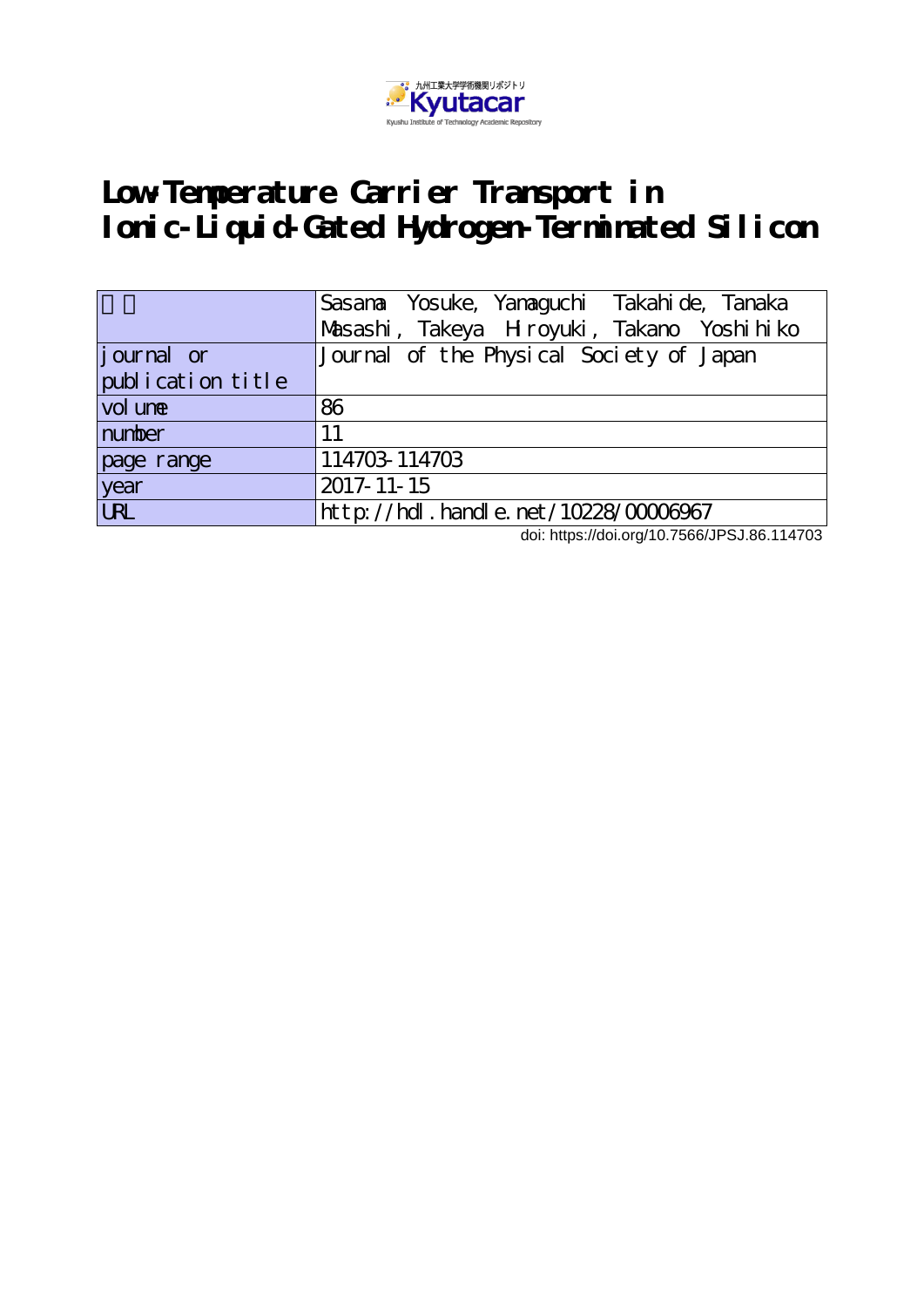# **Low-Temperature Carrier Transport in Ionic-Liquid-Gated Hydrogen-Terminated Silicon**

Yosuke Sasama<sup>1,2\*</sup>, Takahide Yamaguchi<sup>1,2</sup>, Masashi Tanaka<sup>1,3</sup>, Hiroyuki Takeya<sup>1</sup>, and Yoshihiko Takano<sup>1,2</sup>

*<sup>1</sup> WPI-MANA, National Institute for Materials Science, Tsukuba 305-0047, Japan <sup>2</sup> Graduate School of Pure and Applied Sciences, University of Tsukuba, Tsukuba 305-8571,* 

*Japan*

*<sup>3</sup>Graduate School of Engineering, Kyushu Institute of Technology, Kitakyushu 804-8550, Japan*

> We fabricated ionic-liquid-gated field-effect transistors on the hydrogen-terminated (111)-oriented surface of undoped silicon. Ion implantation underneath electrodes leads to good ohmic contacts, which persist at low temperatures down to 1.4 K. The sheet resistance of the channel decreases by more than five orders of magnitude as the gate voltage is changed from 0 to -1.6 V at 220 K. This is caused by the accumulation of hole carriers. The sheet resistance shows thermally activated behavior at temperatures below 10 K, which is attributed to hopping transport of the carriers. The activation energy decreases towards zero with increasing carrier density, suggesting the approach to an insulator-metal transition. We also report the variation of device characteristics induced by repeated sweeps of the gate voltage.

#### **1. Introduction**

The electric field effect is a central basis for semiconductor electronics. Field-effect transistors act as an electrical switch and are a fundamental component of memories and processors. Recently, growing interest has been focused on the electric field control of high carrier densities such that it leads to a considerable change in the properties of the channel material, including its phase transition. This is because it will be applicable to novel electronic devices with low power consumption and high performance. Such control of high carrier densities has often been performed using electric double-layer transistors (EDLTs), which use an ionic liquid as a gate dielectric. It is possible to control the carrier density to over  $10^{14}$  cm<sup>-2</sup>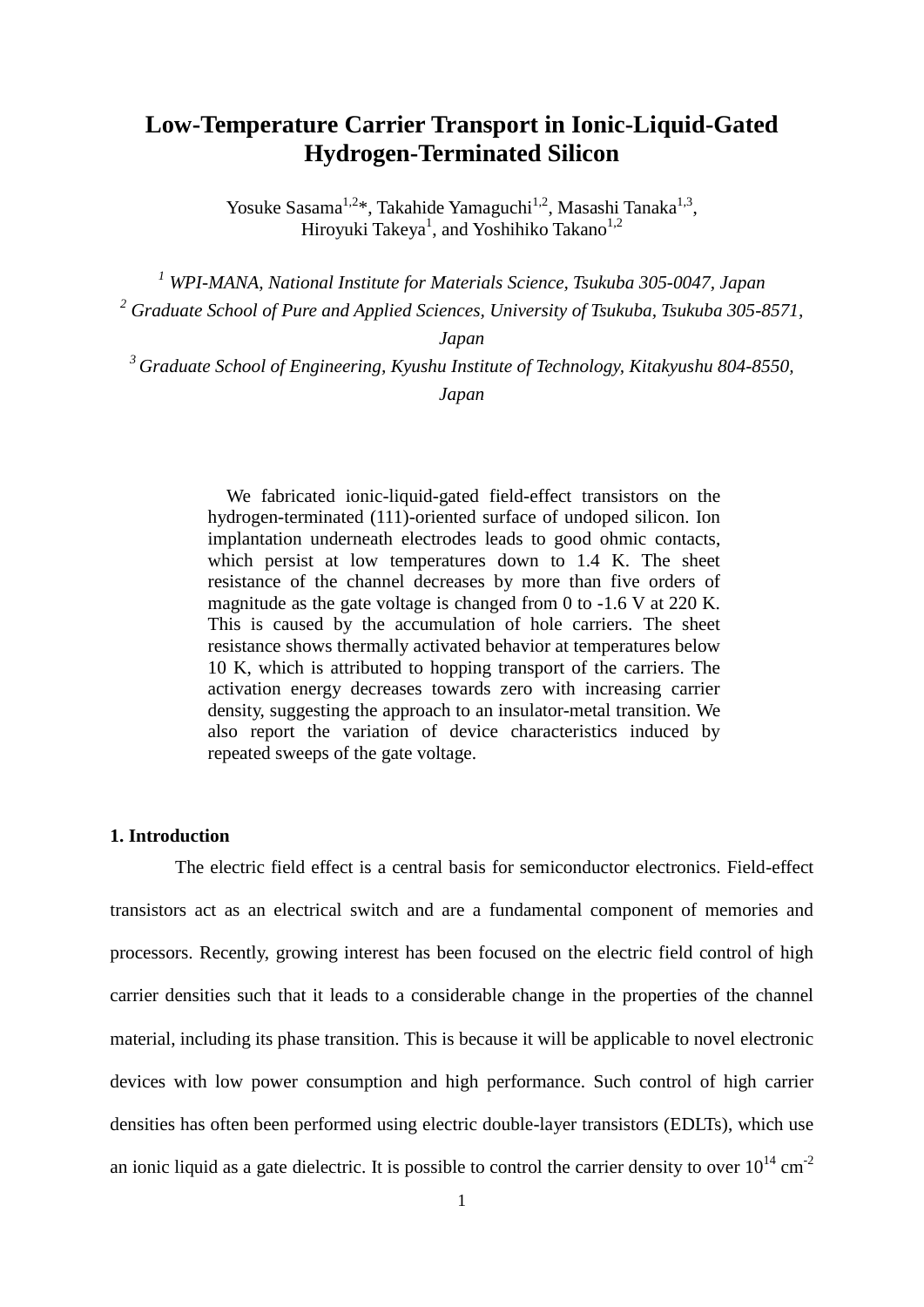$(\approx 10^{21} \text{ cm}^{-3})$  due to the formation of an electric double layer on the channel surface.<sup>1,2)</sup> Electric-field-induced superconductivity<sup>3,4)</sup> and ferromagnetism<sup>5)</sup> have been reported using this EDLT technique.

Silicon, the most widely used semiconductor, becomes metallic by doping boron with concentration higher than  $4\times10^{18}$  cm<sup>-3 6</sup>. It also shows superconductivity at low temperatures at a boron concentration higher than  $3\times10^{21}$  cm<sup>-3</sup>.<sup>7)</sup> It is of great interest whether such phase transitions can be induced by electric field effects. A superconducting switch compatible with the current semiconductor industry will provide a wide range of applications. There have been many studies of EDLTs on layered compounds such as  $M_0S_2^{8}$  and organic molecular crystals such as rubrene<sup>9</sup> and pentacene<sup>10,11</sup>. In contrast to these systems, silicon is a three-dimensional crystal with covalent bonds and its clean surface has dangling bonds. Passivation of these dangling bonds is required for the fabrication of EDLTs because dangling bonds lead to surface states and prevent the accumulation of carriers. Hydrogen termination is suitable for such passivation since hydrogen-terminated silicon has an atomically controlled surface<sup>12)</sup> and chemical stability<sup>13</sup>. There have been reports about EDLTs on hydrogen-terminated silicon<sup>14-17</sup>, but their low-temperature characteristics were not reported. In the case of diamond, which is also a covalently bonded crystal, EDLTs on a hydrogen-terminated surface have been fabricated and the accumulation of high-density carriers<sup>18)</sup> close to the critical density for the occurrence of superconductivity<sup>19)</sup> has been demonstrated. Shubnikov–de Haas oscillations<sup>20)</sup> and anomalous magnetoresistance effects<sup>21)</sup> have also been reported for EDLTs on hydrogen-terminated diamond at low temperatures. Recently, silicon EDLTs with silicon dioxide as a passivation layer were also fabricated and low-temperature transport properties were studied.<sup>22)</sup> However, the oxide layer may reduce the surface capacitance. In addition, EDLTs on (111)-oriented silicon were reported not to  $work<sup>22</sup>$ .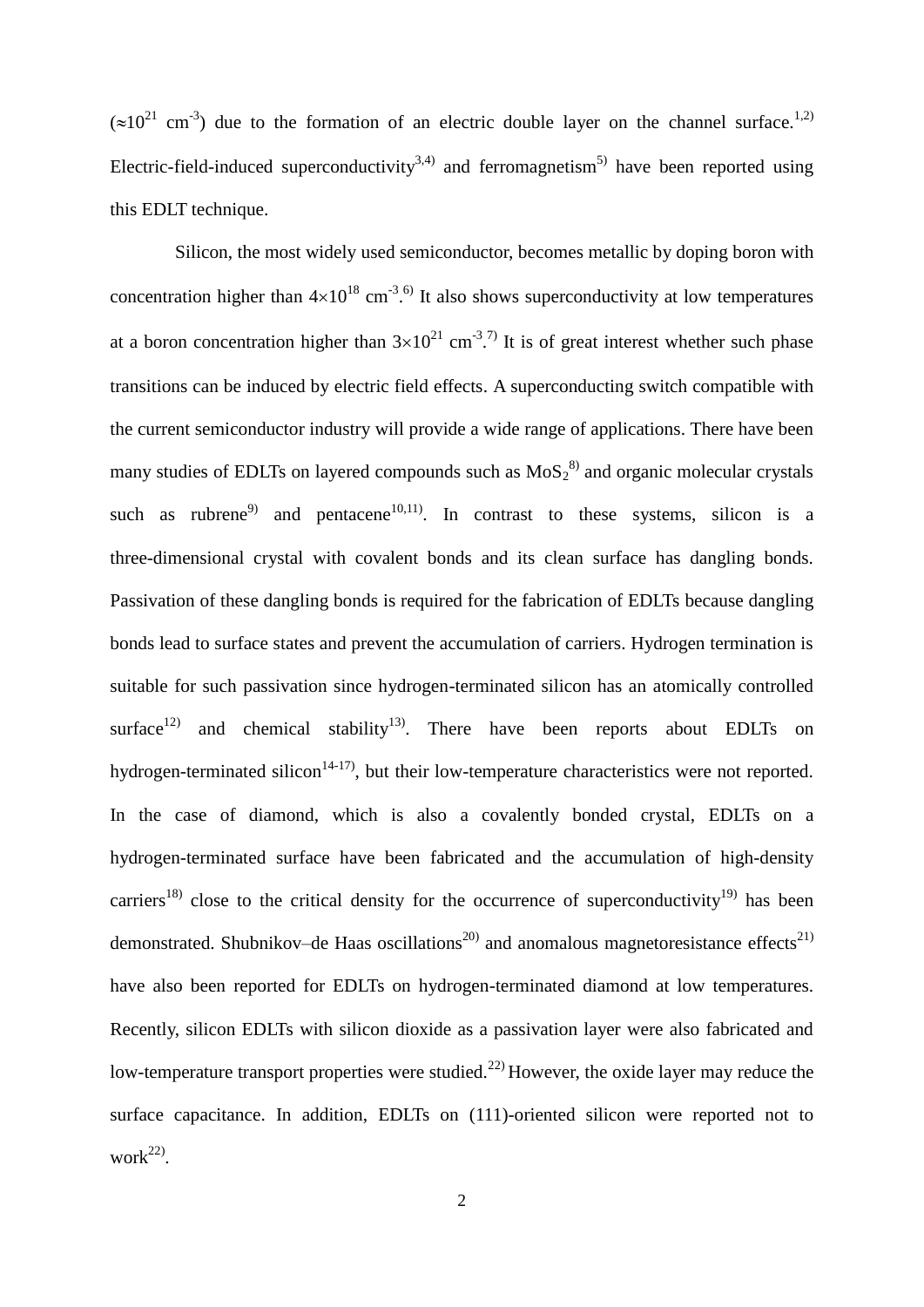In our previous study, we fabricated EDLTs on (111)-oriented hydrogen-terminated silicon and successfully controlled the carrier density at the channel.<sup>23)</sup> However, the contact resistance between the electrodes and channel was significantly large at low temperatures (> 5  $G\Omega$ ), which hampered accurate measurement of the electric resistance and Hall coefficient. In this study, we have reduced the contact resistance by more than four orders of magnitude by boron implantation underneath the electrodes. This enabled us to measure the temperature dependences of the electric resistance, Hall carrier density, and Hall mobility accurately and discuss low-temperature carrier transport in detail. The temperature dependence of the resistance showed that the low-temperature transport was governed by thermally activated hopping conduction.

#### **2. Experimental Details**

We fabricated EDLTs on undoped (111)-oriented silicon substrates ( $\geq 1000 \Omega$ cm). The device fabrication process is as follows. (1)  $SiO<sub>2</sub>$  was grown on the surface of a substrate to prevent the channel from contamination during ion-implantation and activation-annealing processes. (2) The substrate was covered with resist (AZ-5214E) except for the region where the electrodes were fabricated. Boron ions were implanted into the substrate using ion-implantation equipment. After the removal of the resist, the substrate was annealed at 1000 $\degree$ C for 1 s in an Ar atmosphere to activate the boron ions. (3) A Ti/Pt film was deposited on the substrate and annealed at  $500^{\circ}$ C for 5 min in an Ar atmosphere to produce ohmic electrodes. (4) A  $SiO<sub>2</sub>$  insulating film was deposited to insulate the substrate electrically from the gate electrode and bonding pads fabricated in the next process. (5) A Ti/Au film was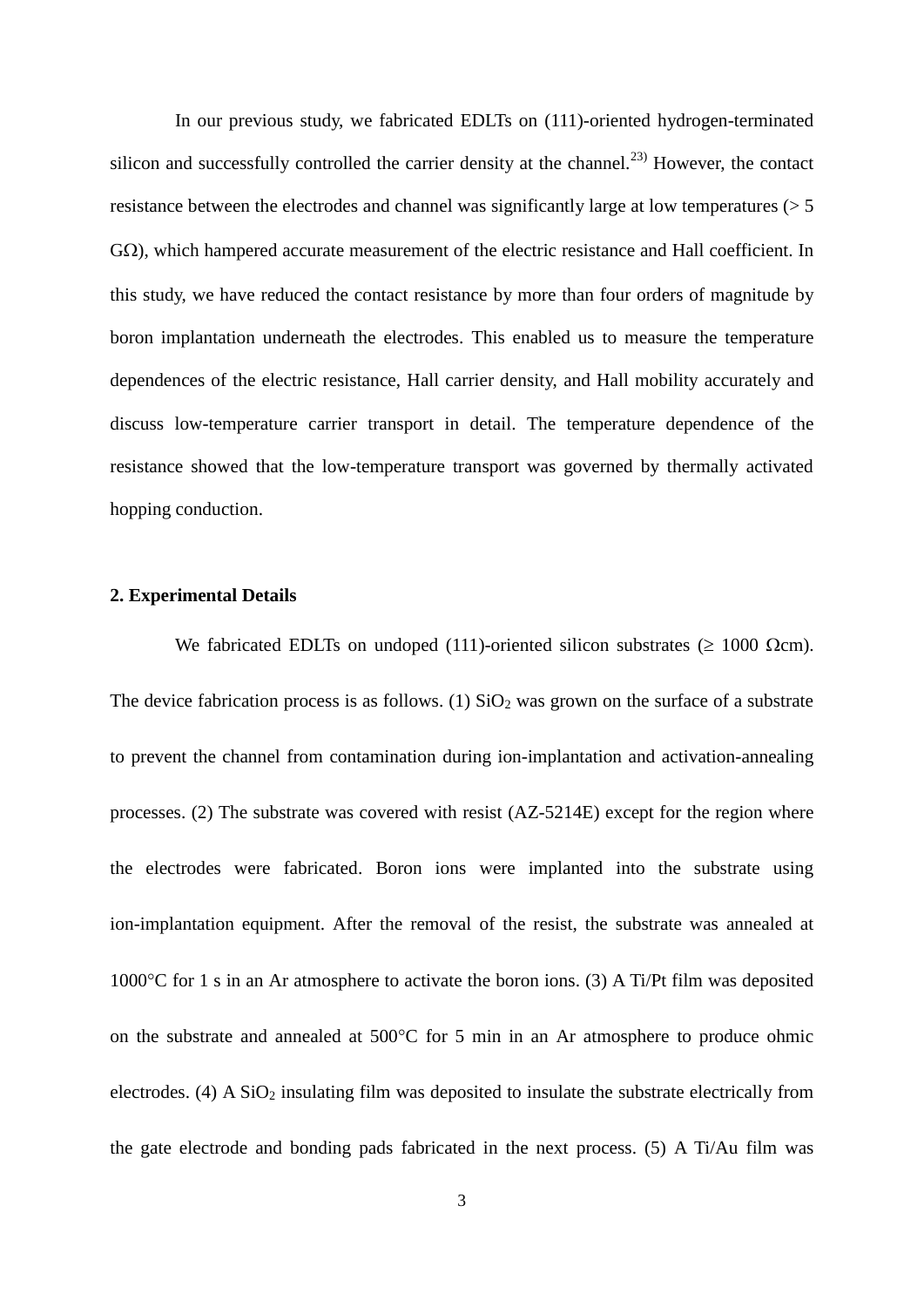deposited as a gate electrode and bonding pads. (6) The surface of the device was covered with a  $SiO<sub>2</sub>$  insulating film except for the channel, the gate electrode, and the bonding pads to accumulate carriers on the channel efficiently. Figure 1 shows an optical microscope image of the substrate after process (6). (7) The substrate was covered with resist (AZ-5214E) except for the channel. The substrate was dipped in buffered hydrofluoric acid ( $NH_4F:HF = 50:1$ ) for 5 min to remove the natural oxide film on the channel and to make the channel hydrogen-terminated. After that, the resist was removed. To make the channel clean, the substrate was dipped in dilute hydrofluoric acid  $[H_2O:HF(46%) = 80:1]$  for 30 s. (8) The ionic liquid DEME-TFSI [*N*, *N*-diethyl-*N*-methyl-*N*-(2-methoxyethyl)ammonium bis(trifluoromethanesulfonyl)imide] was applied on the channel and the gate electrode in an Ar-filled glove box, which completes the fabrication process of the Si EDLT. The ionic liquid was dried using a turbomolecular pump before use. The sample holder was sealed in an Ar atmosphere using indium wire.

The measurement was performed in a refrigerator with a superconducting magnet. The resistance and Hall coefficient were measured using a current preamplifier (DL Instruments 1211) and a voltage preamplifier (DL Instruments 1201). In the Hall coefficient measurements, the magnetic field was swept between -2 and 2 T. The temperature was controlled between 300 and 1.4 K using a temperature controller (Cryocon 44C). In the measurement of the temperature dependence of the resistance, the electrodes except for the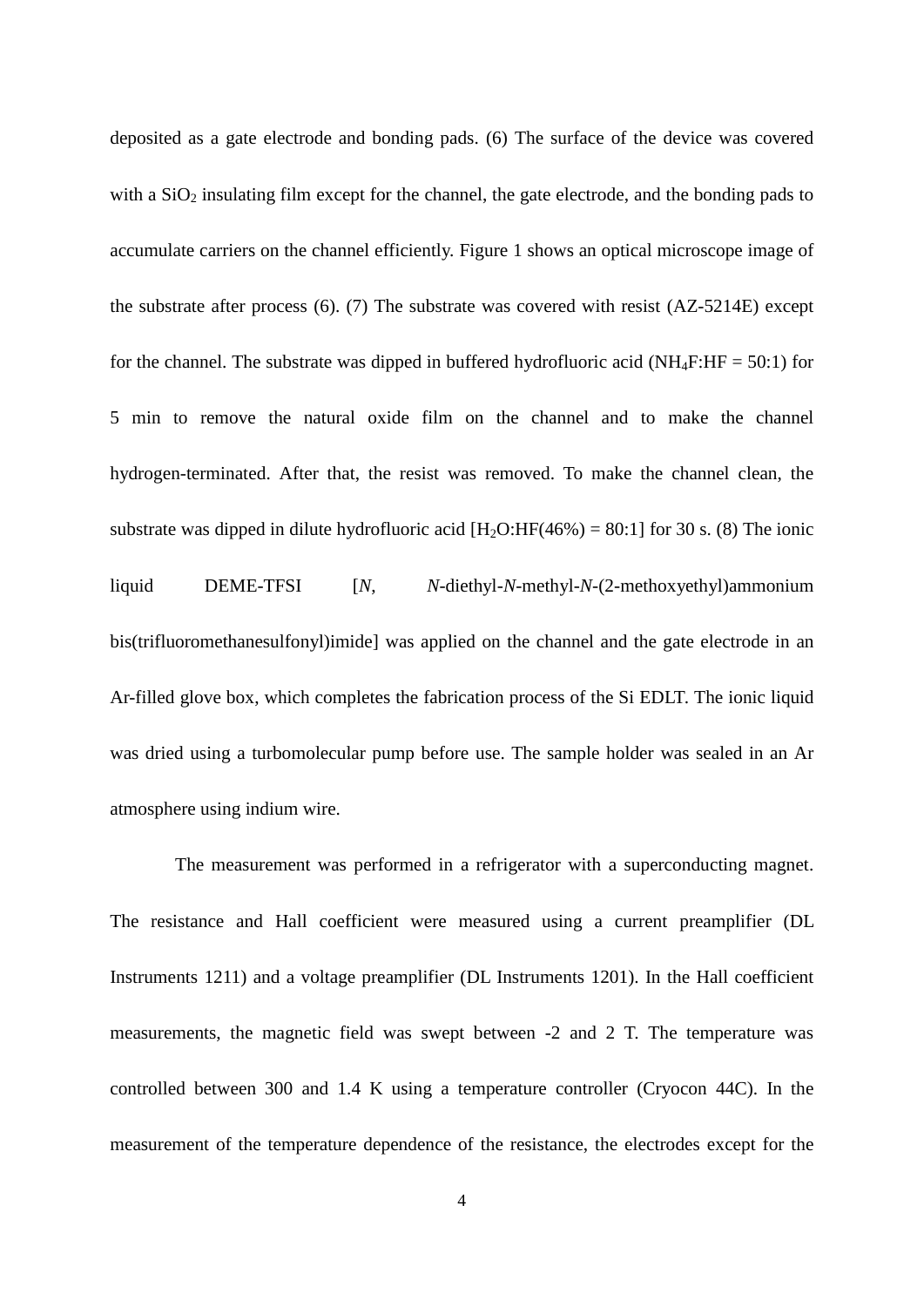gate electrode were grounded at temperatures around the freezing point of the ionic liquid  $(170 - 220 \text{ K})$  to prevent the distribution of ions in the ionic liquid from changing due to the in-plane electric field.

#### **3. Results and Discussion**

Figure 2(a) shows the gate voltage dependence of the sheet resistance of the Si EDLT at 220 K. The resistance at zero gate voltage is two orders of magnitude higher than that observed in our previous study<sup>23</sup>, which may be related to the improved cleaning process in device fabrication. When a negative voltage is applied, the resistance decreases by more than five orders of magnitude. This is caused by the accumulation of hole carriers in the channel, as shown below. The minimum sheet resistance induced by the field effect is nearly the same as that observed in the previous study<sup>23</sup>, which indicates no significant degradation of the channel due to the boron ion implantation. Figure 2(b) shows the gate voltage dependence of the sheet conductance of the Si EDLT at 220 K. The conductance shows a maximum at  $V_g \approx$ -1.6 V. This maximum conductance is related to the maximum sheet carrier density obtained from the Hall measurement. Figure 2(c) shows the gate voltage dependence of the Hall sheet carrier density of the Si EDLT at 220 K. The sign of the Hall coefficient indicates that the carriers are holes. When a negative gate voltage is applied, the sheet carrier density increases at  $V_g$  > -1.6 V. The interface capacitance estimated from the maximum slope is 0.67  $\mu$ F/cm<sup>2</sup> as shown by a blue line. The maximum Hall sheet carrier density reaches  $4\times10^{12}$  cm<sup>-2</sup>. The average depth of accumulated holes from the surface for this sheet carrier density is estimated to be 2 nm from the Fang–Howard approximation.<sup>24,25)</sup> Therefore, the volume carrier density is estimated to be  $\approx 2 \times 10^{19}$  cm<sup>-3</sup>. This value is comparable to the critical carrier density for the insulator-metal transition of boron-doped silicon<sup>6</sup>. At  $V_g < -1.6$  V, the sheet carrier density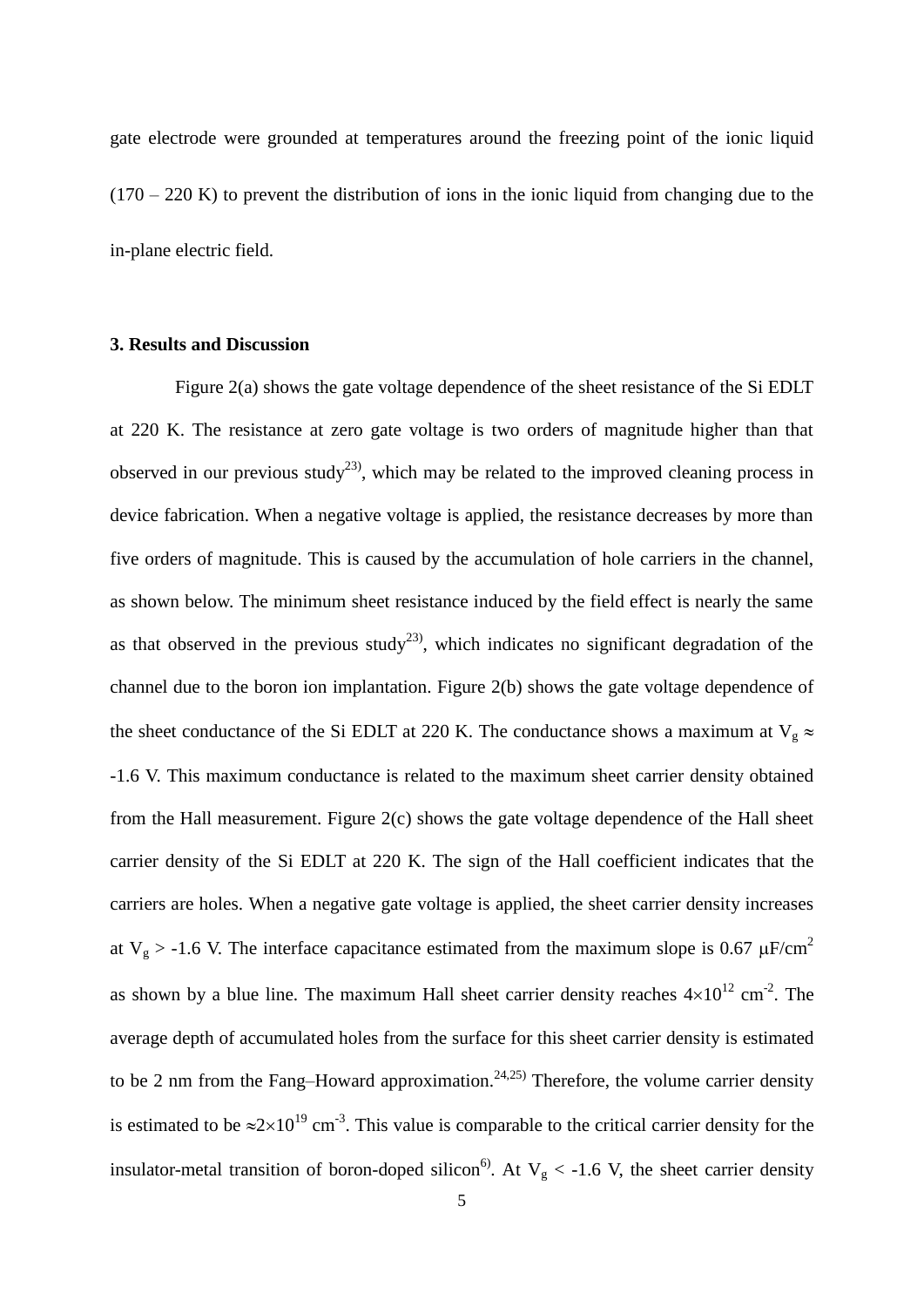decreases with increasing negative gate voltage, which is attributed to the increase in the density of surface states due to an electrochemical reaction. Figure 2(d) shows the gate voltage dependence of the Hall mobility at 220 K. The mobility at a low gate voltage is higher than that observed in the previous study. This indicates better quality of the hydrogen-terminated surface, probably due to the improved cleaning process. The decrease in the mobility with increasing gate voltage is attributed to the enhancement of acoustic phonon scattering with increasing carrier density $^{26}$ .

Figure 3 shows the gate voltage dependence of the sheet conductance of the Si EDLT measured while sweeping the gate voltage repeatedly at 220 K. First, a negative gate voltage was applied from 0 to -2.4 V. The Hall measurements were performed at different gate voltages with an increment of 0.2 V during this first sweep [Fig. 2(c) and 2(d)]. After that, the gate voltage was swept back to 0 V. Then, the gate voltage was again swept to -2.4 V and back to 0 V. Then, the gate voltage was swept to -3 V and back to 0 V. Similar sequences were carried out for higher gate voltages. As the maximum gate voltage increases, the sheet conductance–gate voltage curve is shifted in the negative gate voltage direction and the maximum sheet conductance decreases. This behavior is attributed to the increase in the density of surface states with increasing maximum applied gate voltage due to an electrochemical reaction. As the gate voltage is increased, charges first fill the surface states. These trapped charges do not contribute to the electrical conduction, and therefore, the sheet conductance does not change. After the surface states are filled, the charges that contribute to the conduction start to accumulate, which leads to an increase in the sheet conductance. The larger the density of surface states, the larger the voltage required to introduce the conductive charges. When a larger gate voltage is applied, the sheet conductance decreases again due to the increase in the density of surface states caused by the electrochemical reaction. Once these surface states are created, the maximum carrier density in the previous gate voltage sweep is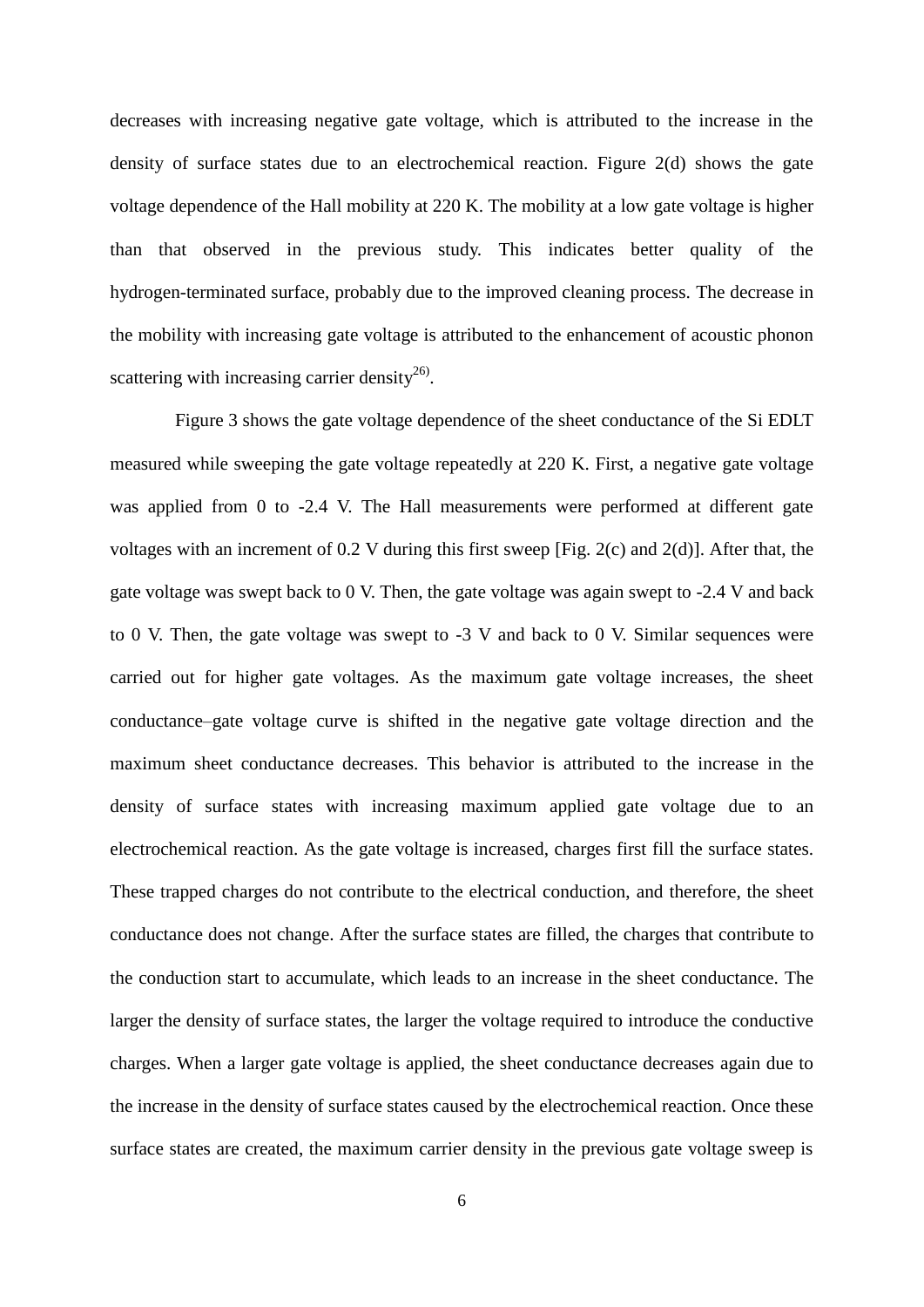not obtained again.

Note that the gate voltage dependence of the sheet conductance for a pristine sample was nearly reversible for -1  $V < V<sub>g</sub> < 0$  V. Therefore, the electrochemical reaction is weak in this regime, and it becomes stronger at higher gate voltages. This is also consistent with the observation that the gate leakage current is noticeable (on the order of a few tens of nA) at  $V<sub>g</sub>$  $\epsilon$  -1 V. Note also that the capacitance value shown above is slightly lower than 0.86  $\mu$ F/cm<sup>2</sup> obtained in the previous study. This is probably because the voltage range in this study is slightly larger than that in the previous study and the effect of the electrochemical reaction may be larger. The capacitance value is also smaller than  $\sim$ 1.3  $\mu$ F/cm<sup>2</sup> estimated from an impedance spectroscopy measurement<sup>27)</sup>. This is probably due to the fact the capacitance in our study is estimated from the Hall carrier density and the charges trapped in the surface states do not contribute to the capacitance value.

Figure 4 shows the temperature dependence of sheet resistance of the Si EDLT at T > 1.4 K at different gate voltages. The applied gate voltage is incrementally changed from 0 to -2.4 V at 220 K. At  $V_g = 0$  V, the sheet resistance increases rapidly with decreasing temperature. This indicates that the ungated Si channel is insulating. When  $V_g = -1.6$  V is applied, the increase in the sheet resistance is suppressed at temperatures above 10 K. Below 10 K, however, the sheet resistance increases rapidly for all gate voltages. Note that the current-voltage characteristics measured with the two-point configuration are linear at temperatures down to 1.4 K. The zero-bias resistance value (e.g., 530 k $\Omega$  for  $V_g = -1.6$  V at 4 K) obtained from the current-voltage characteristics is also much smaller than that ( $> 5$  GQ) in the previous study. These observations indicate that the ion implantation beneath the electrode yields good electrical contacts even at low temperatures. Figure 5(a) shows the temperature dependence of the Hall sheet carrier density. At  $V_g = -0.4$  V, the Hall sheet carrier density decreases by more than four orders of magnitude. At  $V_g = -1.6$  V, however, the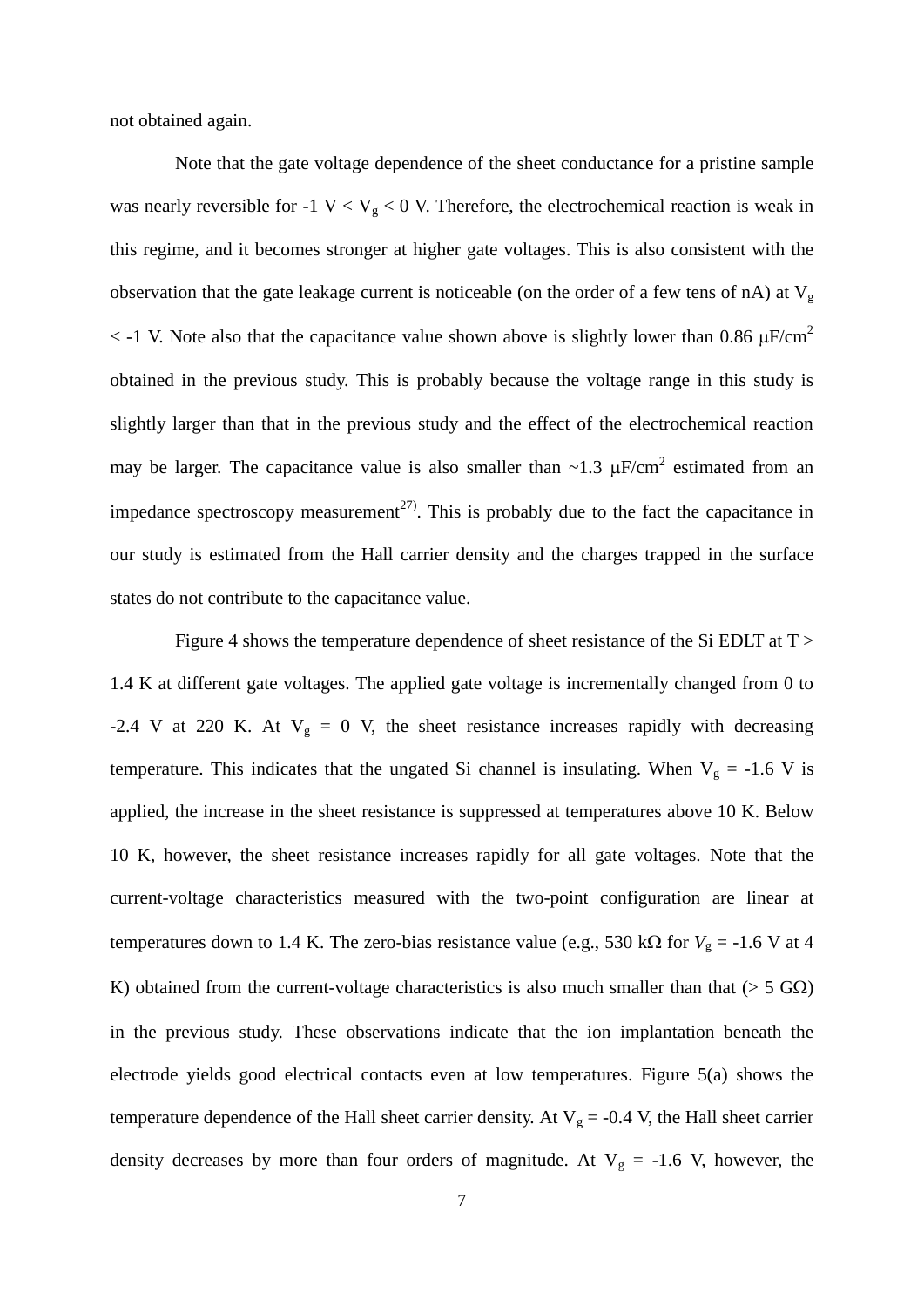decrease in the Hall sheet carrier density at low temperatures is suppressed. Figure 5(b) shows the temperature dependence of the Hall mobility. Above 100 K, the Hall mobility increases with decreasing temperature since the phonon scattering is suppressed. Below 50 K, the Hall sheet carrier density increases and the Hall mobility decreases by more than one order of magnitude. This may be caused by hopping conduction at low temperatures. Figure 6(a) shows the sheet resistance of the Si EDLT as a function of inverse temperature. The data are on straight lines in the Arrhenius plot at low temperatures, which indicates thermally activated transport. At low temperatures, carriers induced by ionic-liquid gating are localized by an inhomogeneous Coulomb potential caused by anions in the ionic liquid accumulating near the Si channel. The thermally activated transport at low temperatures is attributed to the hopping conduction of carriers between the localized states. The prefactor  $\sigma_0$  of the activated transport, σ =  $\sigma_0$ exp(-ε/k<sub>*B*</sub>*T*), is almost the same for V<sub>g</sub> = -0.8, -1.2, and -1.6 V, but it decreases for V<sub>g</sub> = -2.0 and -2.4 V, as shown by the ordinate intercepts of the solid lines in Fig. 6(a). The decrease in  $\sigma_0$  may be related to the increase in the density of surface states. The activation energy can be determined from the slope in Fig. 6(a). Figure 6(b) shows the activation energy plotted as a function of the square root of the Hall sheet carrier density at 50 K. The activation energy decreases towards zero with increasing Hall sheet carrier density. A similar decrease in the activation energy was also observed in a Si MOSFET<sup>26)</sup> and an oxide-film-passivated Si  $EDLT^{28}$ . The decrease in the activation energy is caused by the overlap of the wave functions of the localized states, which eventually leads to an insulator-metal transition. Figure 6(b) thus indicates the approach to an insulator-metal transition in the hydrogen-terminated silicon.

## **4. Conclusions**

We fabricated a Si EDLT in which boron ions were implanted underneath Hall bar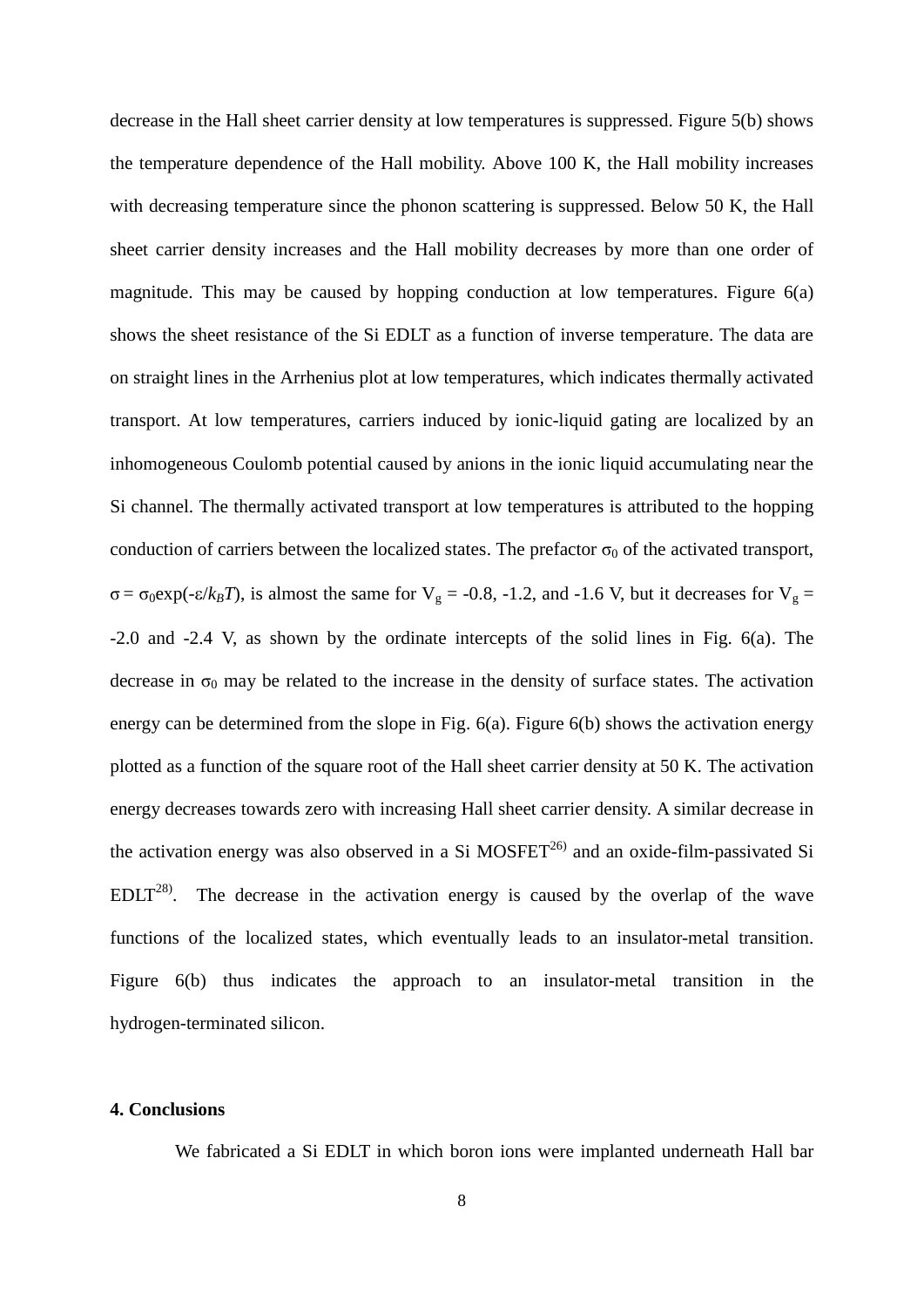electrodes. The application of a negative gate voltage leads to the accumulation of hole carriers and a decrease in sheet resistance by more than five orders of magnitude at 220 K. Repeated sweeps of the gate voltage shift the threshold voltage for carrier accumulation to more negative values. This behavior is ascribed to the increase in the density of surface states due to an electrochemical reaction at  $V<sub>g</sub> < -1$  V. The current-voltage characteristics measured with the two-point configuration are linear and show a small zero-bias resistance at temperatures down to 1.4 K. This indicates a good electrical contact and allows us to obtain detailed low-temperature transport properties. The sheet resistance of the Si EDLTs measured with the four-point configuration shows thermally activated behavior at temperatures below 10 K. This is attributed to the hopping transport of carriers between localized states, caused by the inhomogeneous Coulomb potential of anions at the channel surface. The activation energy decreases towards zero with increasing carrier density, which indicates the approach to an insulator-metal transition in the hydrogen-terminated silicon.

## **Acknowledgments**

We would like to thank H. Osato, E. Watanabe, S. Tanigawa, N. Ikeda, D. Tsuya, and T. Otsuka for technical support. We would also like to acknowledge fruitful discussion with Y. Ootuka. Part of this study was supported by the NIMS Nanofabrication Platform and the AIST Nano-Processing Facility in the Nanotechnology Platform Project sponsored by the Ministry of Education, Culture, Sports, Science and Technology (MEXT), Japan.

\*E-mail: SASAMA.Yosuke@nims.go.jp

- 2) T. Fujimoto and K. Awaga, Phys. Chem. Chem. Phys. **15**, 8983 (2013).
- 3) Y. Saito, T. Nojima, and Y. Iwasa, Supercond. Sci. Technol. **29**, 093001 (2016).

<sup>1)</sup> K. Ueno, H. Shimotani, H. Yuan, J. Ye, M. Kawasaki, and Y. Iwasa, J. Phys. Soc. Jpn. **83**, 032001 (2014).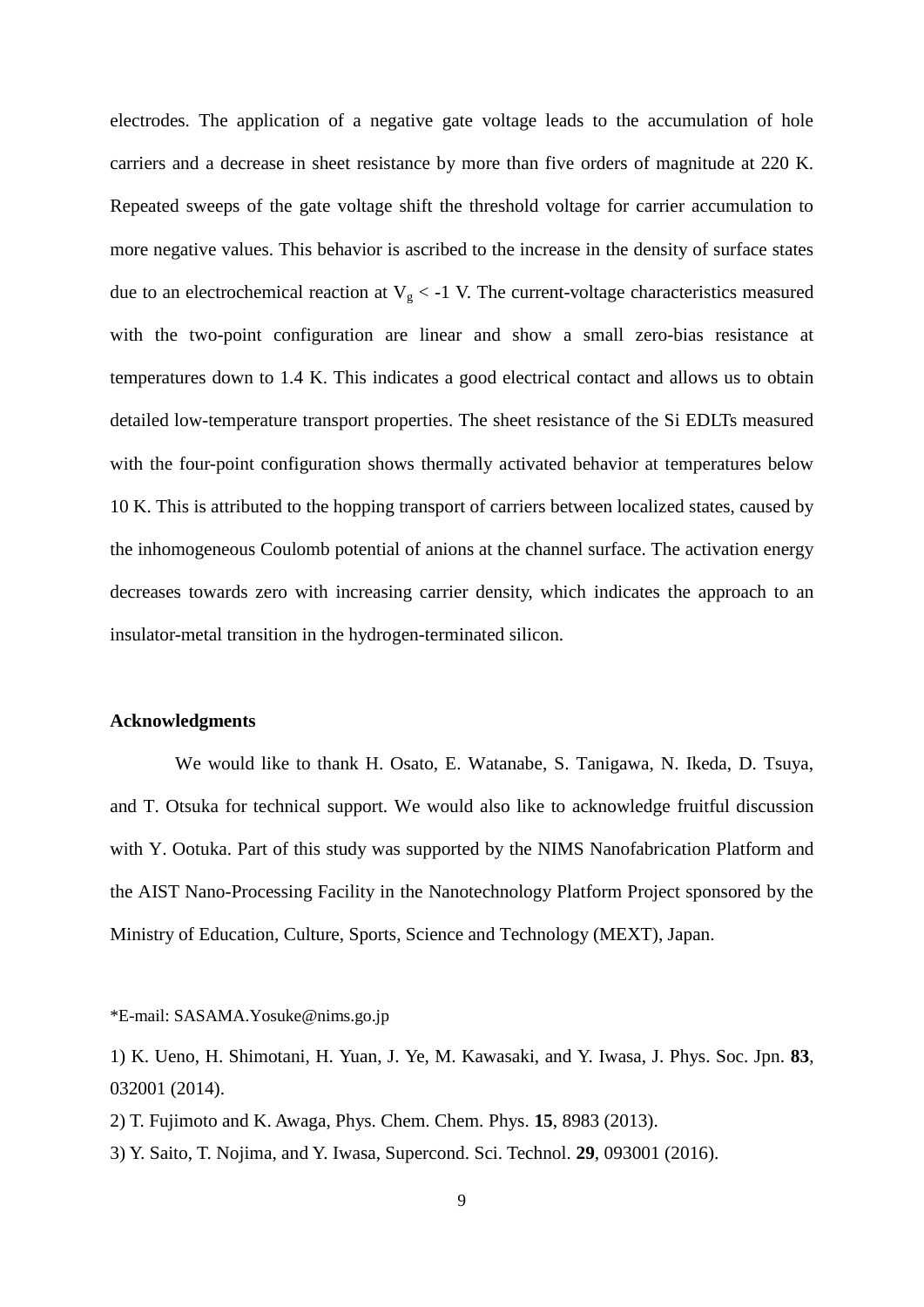- 4) J. Shiogai, Y. Ito, T. Mitsuhashi, T. Nojima, and A. Tsukazaki, Nat. Phys. **12**, 42 (2016).
- 5) Y. Yamada, K. Ueno, T. Fukumura, H. T. Yuan, H. Shimotani, Y. Iwasa, L. Gu, S. Tsukimoto, Y. Ikuhara, and M. Kawasaki, Science **332**, 1065 (2011).
- 6) P. Dai, Y. Zhang, and M. P. Sarachik, Phys. Rev. B **45**, 3984 (1992).
- 7) E. Bustarret, C. Marcenat, P. Achatz, J. Kacmarcik, F. Levy, A. Huxley, L. Ortega, E. Bourgeois, X. Blase, D. Debarre, and J. Boulmer, Nature **444**, 465 (2006).
- 8) J. T. Ye, Y. J. Zhang, R. Akashi, M. S. Bahramy, R. Arita, and Y. Iwasa, Science **338**, 1193 (2012).
- 9) H. Shimotani, H. Asanuma, and Y. Iwasa, Jpn. J. Appl. Phys. **46**, 3613 (2007).
- 10) Y. Xia, J. H. Cho, J. Lee, P. P. Ruden, and C. D. Frisbie, Adv. Mater. **21**, 2174 (2009).
- 11) Y. Takeyama, S. Ono, and Y. Matsumoto, Appl. Phys. Lett. **101**, 083303 (2012).
- 12) H. Kato, T. Taoka, S. Nishikata, G. Sazaki, T. Yamada, R. Czajka, A. Wawro, K. Nakajima, A. Kasuya, and S. Suto, Jpn. J. Appl. Phys. **46**, 5701 (2007).
- 13) G. S. Higashi, Y. J. Chabal, G. W. Trucks, and K. Raghavachari, Appl. Phys. Lett. **56**, 656 (1990).
- 14) A. Tardella and J.-N. Chazalviel, Phys. Rev. B **32**, 2439 (1985).
- 15) H. Benisty, Ph. Colomban, and J.-N. Chazalviel, Appl. Phys. Lett. **51**, 1121 (1987).
- 16) T. Yanase, T. Shimada, and T. Hasegawa, Jpn. J. Appl. Phys. **49**, 04DK06 (2010).
- 17) T. Yanase, T. Hasegawa, T. Nagahama, and T. Shimada, Jpn. J. Appl. Phys. **51**, 111803 (2012).
- 18) T. Yamaguchi, E. Watanabe, H. Osato, D. Tsuya, K. Deguchi, T. Watanabe, H. Takeya, Y. Takano, S. Kurihara, and H. Kawarada, J. Phys. Soc. Jpn. **82**, 074718 (2013).
- 19) Y. Takano, M. Nagao, T. Takenouchi, H. Umezawa, I. Sakaguchi, M. Tachiki, and H. Kawarada, Diamond Relat. Mater. **14**, 1936 (2005).
- 20) Y. Takahide, H. Okazaki, K. Deguchi, S. Uji, H. Takeya, Y. Takano, H. Tsuboi, and H. Kawarada, Phys. Rev. B **89**, 235304 (2014).
- 21) Y. Takahide, Y. Sasama, M. Tanaka, H. Takeya, Y. Takano, T. Kageura, and H. Kawarada, Phys. Rev. B **94**, 161301(R) (2016).
- 22) J. J. Nelson and A. M. Goldman, Phys. Rev. B **91**, 241304 (2015).
- 23) Y. Sasama, T. Yamaguchi, M. Tanaka, H. Takeya, and Y. Takano, J. Phys. Soc. Jpn. **86**, 014703 (2017).
- 24) J. H. Davies, *The Physics of Low-Dimensional Semiconductors* (Cambridge University Press, Cambridge, 1998) p. 349.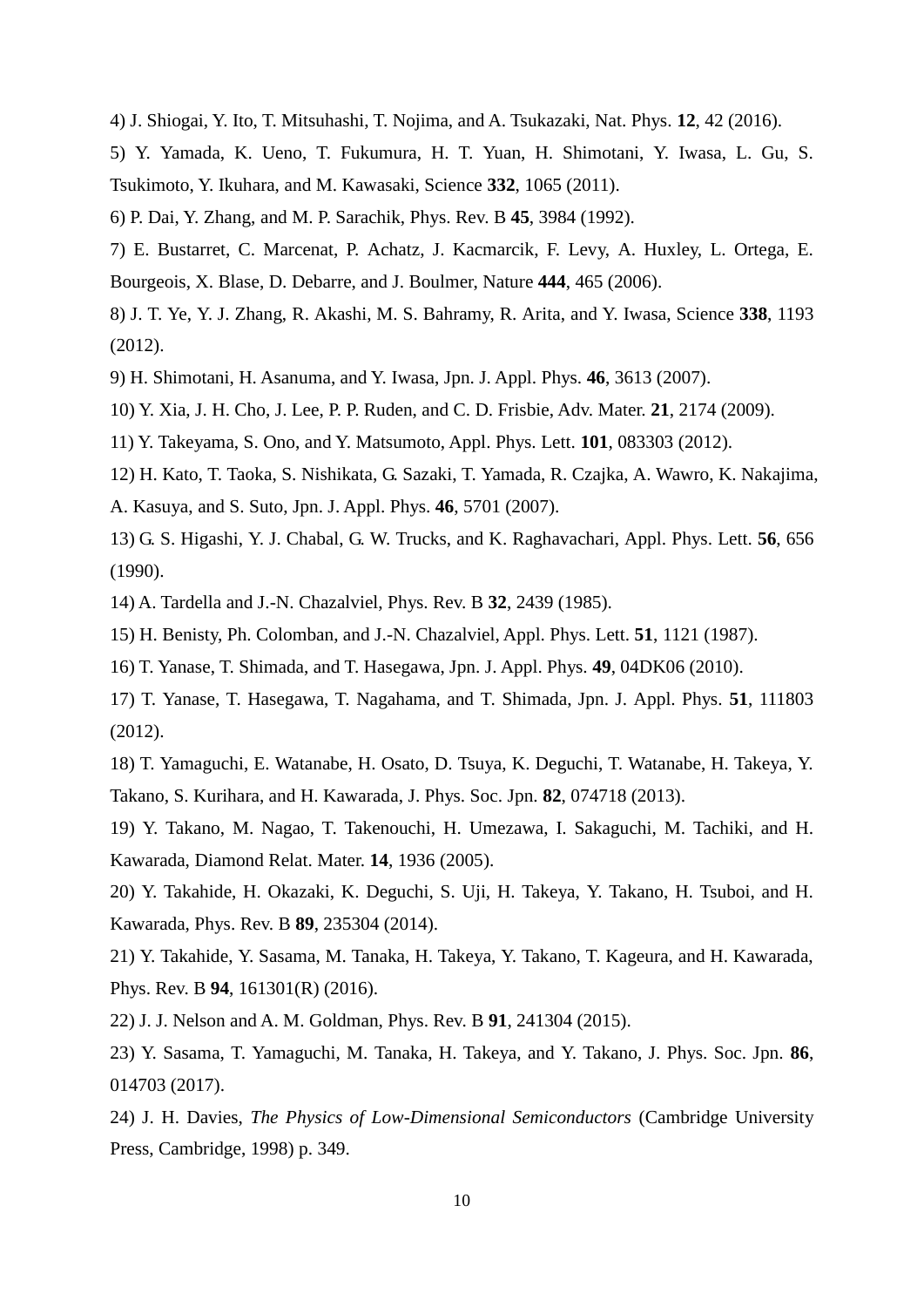25) L. Donetti, F. Gamiz, S. Thomas, T. E. Whall, D. R. Leadley, P.-E. Hellstrom, G. Malm, and M. Ostling, J. Appl. Phys. **110**, 063711 (2011).

26) T. Ando, A. B. Fowler, and F. Stern, Rev. Mod. Phys. **54**, 437 (1982).

27) K. Watanabe, S. Maruyama, and Y. Matsumoto, Chem. Phys. Lett. **655-656**, 6 (2016).

28) J. Nelson, K. V. Reich, M. Sammon, B. I. Shklovskii, and A. M. Goldman, Phys. Rev. B **92**, 085424 (2015).



Fig. 1. (Color online) Optical microscope image of a silicon EDLT before the hydrogenation of the channel and the application of ionic liquid.



Fig. 2. (Color online) Gate voltage dependences of sheet resistance (a), sheet conductance (b), Hall sheet carrier density (c), and Hall mobility (d) at 220 K.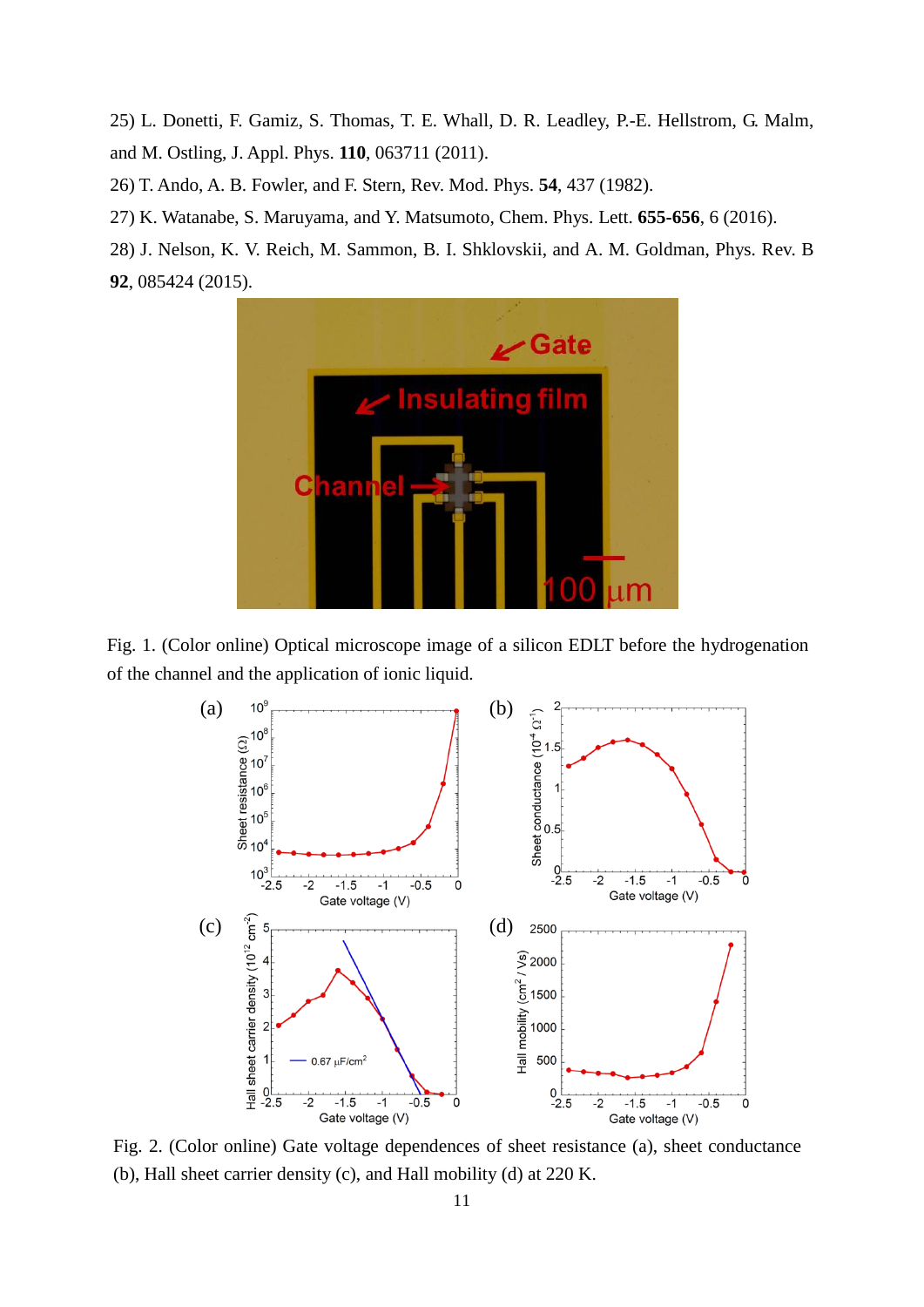

Fig. 3. (Color online) Gate voltage dependence of sheet conductance at 220 K measured while sweeping gate voltage repeatedly.



Fig. 4. (Color online) Temperature dependence of sheet resistance at different gate voltages.